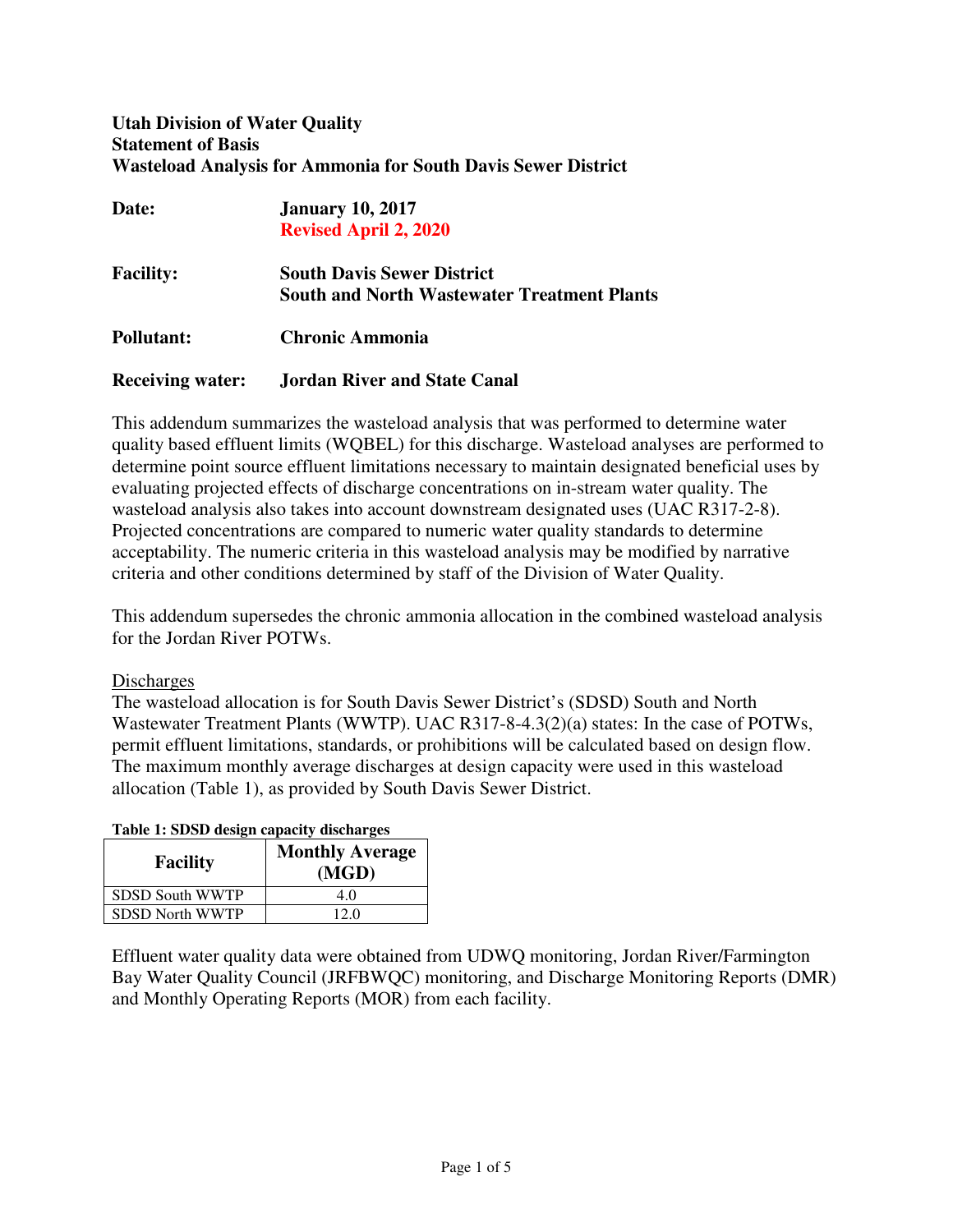# Receiving Waters

The receiving waters for this wasteload allocation are the Jordan River and State Canal. Per UAC R317-2-14, the designated beneficial uses for the Jordan River and State Canal are shown in Table 2.

| <b>Facility</b>        | <b>Receiving Water</b>                                                         | <b>Beneficial</b><br><b>Uses</b> |
|------------------------|--------------------------------------------------------------------------------|----------------------------------|
| SDSD South WWTP        | Jordan River, from Farmington Bay to North Temple Street                       | $2B, 3B*, 3D, 4$                 |
| <b>SDSD North WWTP</b> | State Canal, from Farmington Bay to confluence with the<br>Jordan River        | $2B, 3B*, 3D, 4$                 |
|                        | * Site specific criteria for dissolved oxygen. See UAC R317.2.14 Table 2.14.5. |                                  |

# **Table 2: Beneficial uses for receiving waters**

Per UAC R317-2-6, following is the description for each beneficial use listed in Table 2.

- *Class 2B Protected for infrequent primary contact recreation. Also protected for secondary contact recreation where there is a low likelihood of ingestion of water or a low degree of bodily contact with the water. Examples include, but are not limited to, wading, hunting, and fishing.*
- *Class 3B Protected for warm water species of game fish and other warm water aquatic life, including the necessary aquatic organisms in their food chain.*
- *Class 3D Protected for waterfowl, shore birds and other water-oriented wildlife not included in Classes 3A, 3B, or 3C, including the necessary aquatic organisms in their food chain.*
- *Class 4 Protected for agricultural uses including irrigation of crops and stock watering.*

Typically, the critical flow for the wasteload analysis is considered the lowest stream flow for seven consecutive days with a ten year return frequency (7Q10). The seasonal 7Q10 flows calculated in the *Jordan River Flow Analysis* report (Borup and Haws, 1999) were used for the critical low flows for the tributaries and diversions along the Jordan River. The groundwater flow in each reach of the Jordan River was modified to match the groundwater flows in the August 2009 calibrated QUAL2Kw model used for the TMDL (Stantec 2010, UDWQ 2010), which were based on seasonal averages from the USGS groundwater model. The 5-year average flows for each POTW was used to determine upstream conditions. The flow diversions at Surplus Canal and Burnham Dam were modified so that the flow delivered to the lower Jordan River and State Canal matched Borup and Haws (1999).

Receiving and tributary water quality data were obtained from UDWQ and JRFBWQC monitoring sites. The average seasonal value was calculated for each constituent with available data in the receiving water for the period 2004 - 2014.

# Mixing Zone

The maximum allowable mixing zone is 15 minutes of travel time for acute conditions, not to exceed 50% of stream width, and 2,500 feet for chronic conditions, per UAC R317-2-5. Water quality standards must be met at the end of the mixing zone. The actual length of the mixing zone was not determined; however, it was presumed to remain within the maximum allowable mixing zone dimensions for each discharge.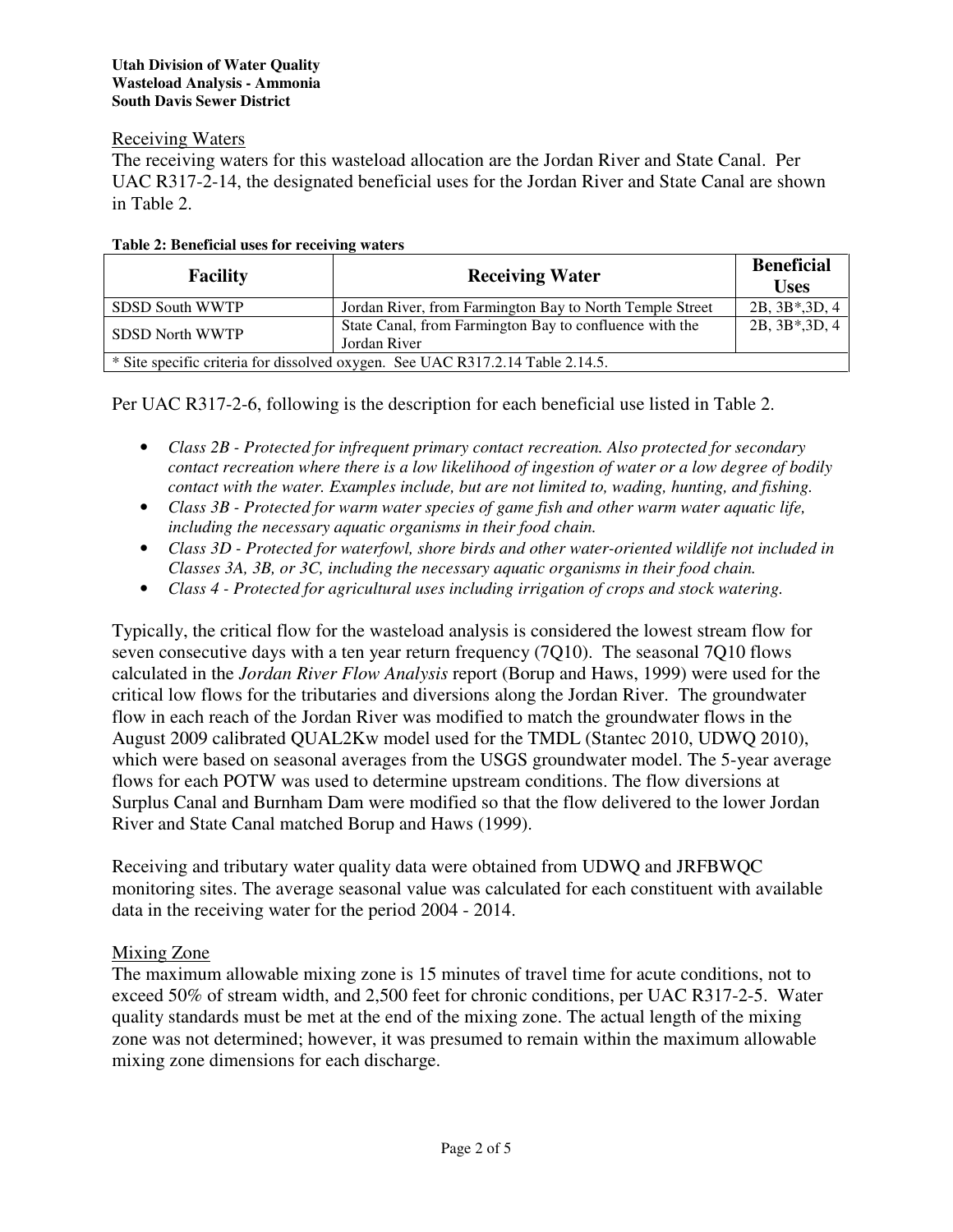## **Utah Division of Water Quality Wasteload Analysis - Ammonia South Davis Sewer District**

# Parameters of Concern

The parameter of concern considered in this wasteload allocation is total ammonia nitrogen (TAN).

# Ammonia Criteria and Fish Early Life Stages

The water quality criterion for chronic ammonia toxicity is dependent on temperature and pH. The chronic ammonia criterion is also dependent on the presence or absence of fish early life stages (ELS). An evaluation was conducted to determine the presence or absence of ELS in the lower Jordan River and State Canal. The provisional determination was that ELS are absent in the lower Jordan River and State Canal from November through February, subject to Division of Wildlife Resources review. A summary of this evaluation is attached to this WLA.

# Water Quality Modeling

A QUAL2Kw model of the Jordan River was populated and calibrated as part of the TMDL study (Stantec Consulting 2010, UDWQ 2010). The model was subsequently validated to a synoptic survey conducted by UDWQ and the Jordan River/Farmington Bay Water Quality Council (JRFBWQC) during July 2014 (UDWQ 2015). The model validation identified areas for future improvement of the model; however, the model was considered suitable for application to the wasteload allocation for ammonia.

The TMDL model of the Jordan River extends 52.4 miles from the outlet of Utah Lake to Burton Dam. For the purposes of the WLA, the model was broken at Burnham Dam (approximately 1.7 miles upstream of Burton Dam) and extended down State Canal to the Farmington Bay Waterfowl Management Area (approximately 3.5 miles downstream from Burnham Dam). The following point sources were added to the State Canal: A-1 Drain, South Davis Sewer District North WWTP, and outlet channel from Bountiful Pond (Mill Creek and Stone Creek). In addition, the Jordan Basin WRF discharge was added to the Jordan River, as this discharge was not active at the time of the TMDL model development.

The Jordan River WLA QUAL2Kw model was used for determining the WQBEL for ammonia. Effluent concentrations were adjusted up to the current permit limits so that water quality criteria were not exceeded in the receiving water. Background condition for each plant was characterized by assuming each upstream plant was operating at average flow rate with average ammonia concentration in the effluent. For calculating the chronic ammonia criterion, fish early life stages (ELS) were assumed present March through October and absent November through February.

In addition, an analysis was performed to determine whether the ammonia load limit (lbs/day) would meet instream criteria at the projected 5-year discharge rate of 7.5 MGD of the North Plant.

The calibration, validation and wasteload models are available for review by request.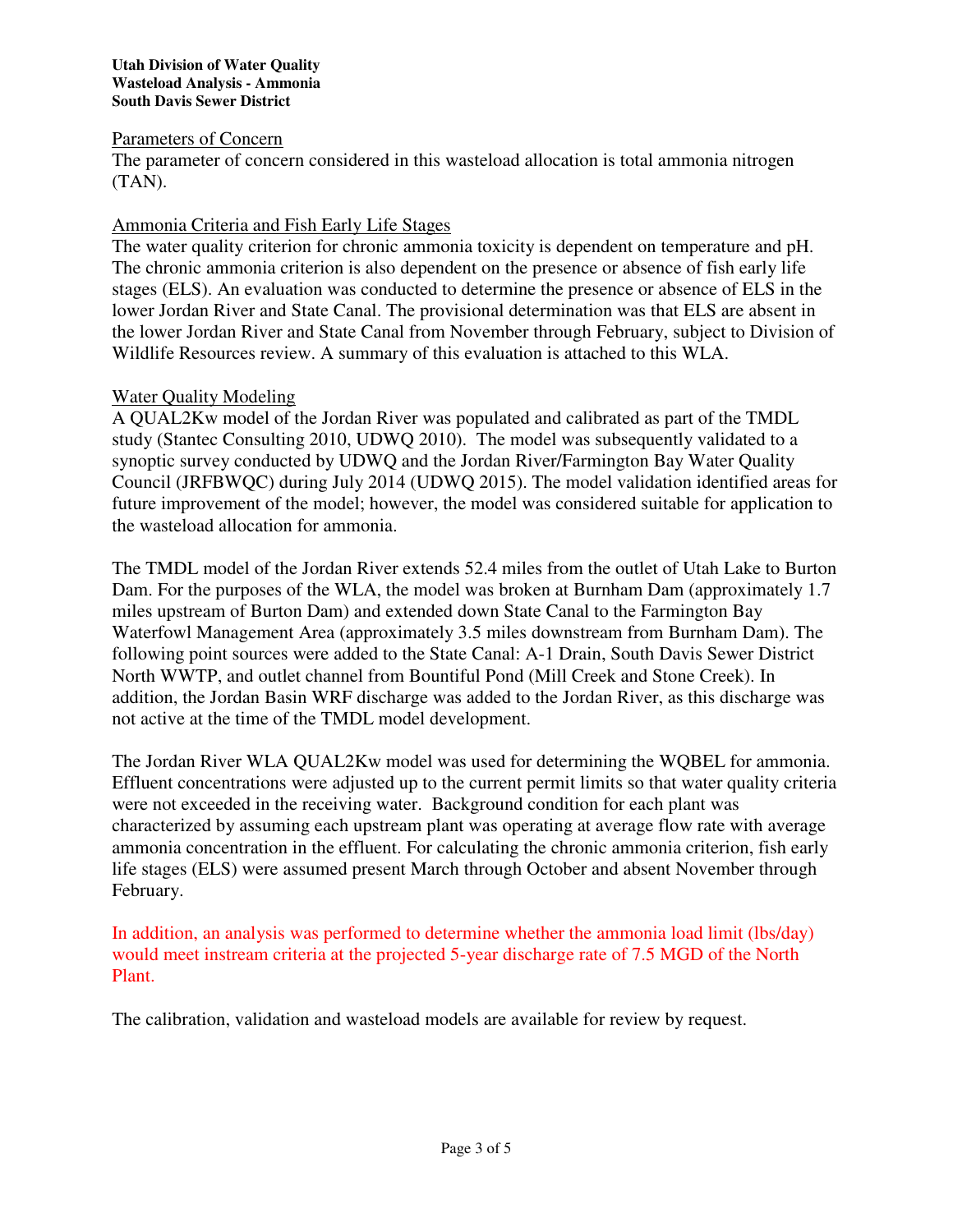## **Utah Division of Water Quality Wasteload Analysis - Ammonia South Davis Sewer District**

# Ammonia Limits

The water quality based effluent limits determined as part of this combined wasteload allocation are summarized in Table 3.

At the projected 5-year discharge rate for the North Plant, the load limit only met the criteria during the months when ELS are absent. Therefore, only the flow and concentration limits apply during the months when ELS are present.

| Table 9. Allillionia Linnus Sunningi v |                            |                                     |                                     |                                            |
|----------------------------------------|----------------------------|-------------------------------------|-------------------------------------|--------------------------------------------|
|                                        |                            | Concentration (mg/L)                |                                     | Load<br>(lbs/day)                          |
| <b>Effluent Constituent</b>            | Averaging<br><b>Period</b> | <b>SDSD</b><br>South<br><b>WWTP</b> | <b>SDSD</b><br><b>North</b><br>WWTP | <b>SDSD</b><br><b>North</b><br><b>WWTP</b> |
| Flow (MGD)                             | Monthly                    | 4.0                                 | 12.0                                |                                            |
| Ammonia Chronic (mg/L)                 |                            |                                     |                                     |                                            |
| Summer (Jul-Sep)                       |                            | 15.0                                | 8.0                                 | <b>NA</b>                                  |
| October                                |                            | 20.0                                | 8.0                                 | <b>NA</b>                                  |
| November-December                      | Monthly                    | 20.0                                | 10.0                                | 1,001                                      |
| January-February                       |                            | 15.0                                | 12.0                                | 1,202                                      |
| March                                  |                            | 15.0                                | 8.0                                 | <b>NA</b>                                  |
| Spring (Apr-Jun)                       |                            | 20.0                                | 12.0                                | NA                                         |

**Table 3: Ammonia Limits Summary** 

QUAL2Kw rates, input and output are summarized in Appendix A.

Models and supporting documentation are available for review upon request.

# **Prepared by: Nicholas von Stackelberg, P.E. Watershed Protection Section**

Files:

WLA Document: *sdsd\_potw\_nh3\_wla\_mod\_2020-04-02.docx* QUAL2Kw Calibration Model: *jordan\_aug2009\_q2kw\_calib\_2010-8-26.xls*  QUAL2Kw Validation Model: *jordan\_q2kw\_synoptic\_2014-07-22.xlsm*  QUAL2Kw Wasteload Model: *jordan\_potw\_q2kw\_wla\_2020.xlsm*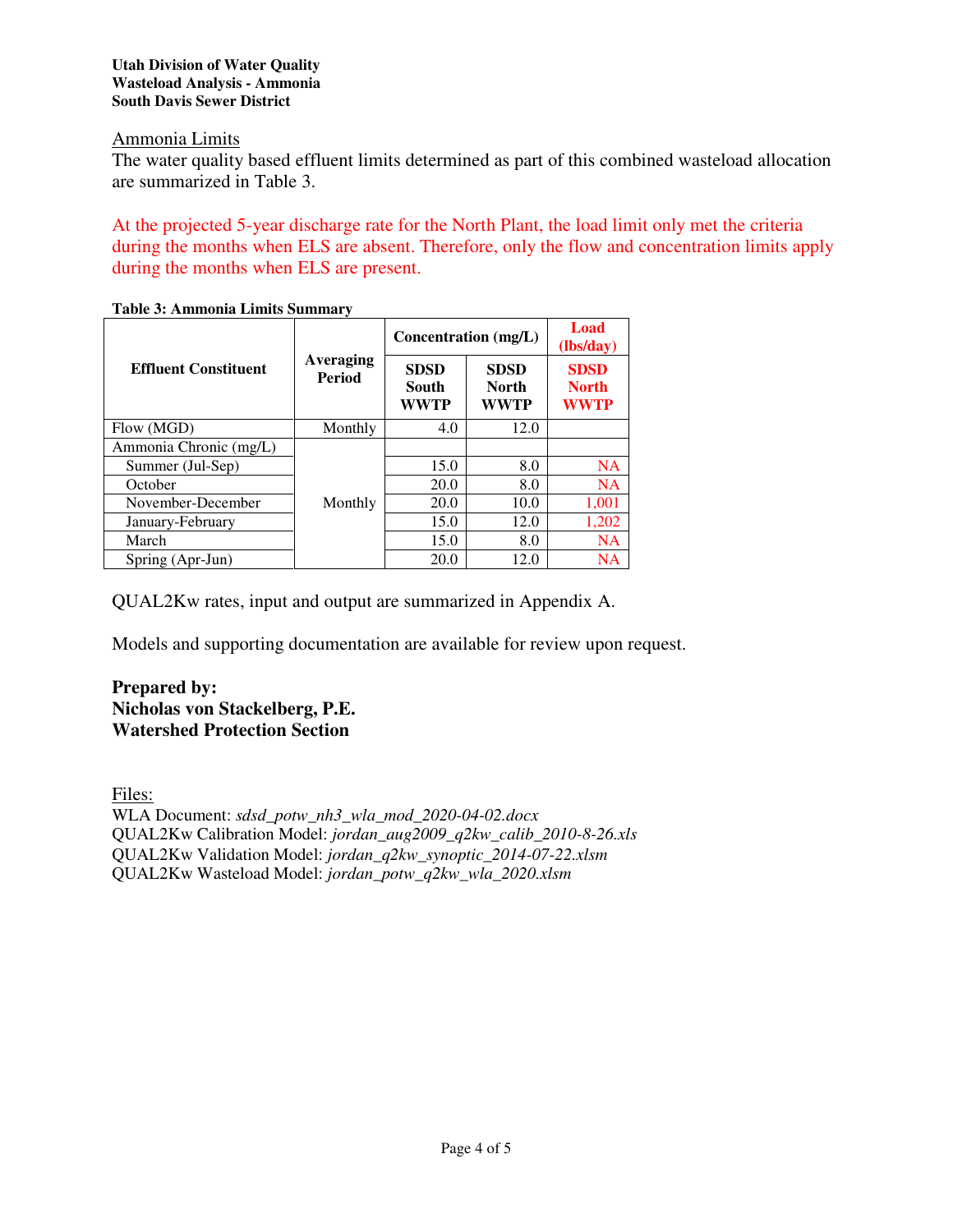References:

Borup, B. and N. Haws. 1999. *Jordan River Flow Analysis*. Brigham Young University, Civil and Environmental Engineering Department, Provo, Utah. Prepared for State of Utah, Department of Environmental Quality, Division of Water Quality.

Cirrus Ecological Solutions and Stantec Consulting. 2013. *Jordan River Total Maximum Daily Load Water Quality Study – Phase 1*. Prepared for State of Utah, Department of Environmental Quality, Division of Water Quality.

Neilson, B.T., A.J. Hobson, N. von Stackelberg, M. Shupryt, and J.D. Ostermiller. 2012. *Using QUAL2K Modeling to Support Nutrient Criteria Development and Wasteload Analyses in Utah*. Prepared for State of Utah, Department of Environmental Quality, Division of Water Quality.

Stantec Consulting. 2010. *Jordan River TMDL: 2010 QUAL2Kw Model Calibration Technical Memo Public Draft*. Prepared for State of Utah, Department of Environmental Quality, Division of Water Quality. February 22, 2010. 18 pp.

Utah DWQ. 2010. *Jordan River TMDL QUAL2Kw model refinement*. Prepared by N. Von Stackelberg P.E., State of Utah, Department of Environmental Quality, Division of Water Quality.

Utah DWQ. 2012. *Utah Wasteload Analysis Procedures Version 1.0*. State of Utah, Department of Environmental Quality, Division of Water Quality.

Utah DWQ 2012. *Field Data Collection for QUAL2Kw Model Build and Calibration Standard Operating Procedures Version 1.0*. State of Utah, Department of Environmental Quality, Division of Water Quality.

Utah DWQ. 2014. *Utah's 2014 Integrated Report*. State of Utah, Department of Environmental Quality, Division of Water Quality.

Utah DWQ. 2015. *Jordan River Summer 2014 Synoptic Survey and QUAL2Kw Model Validation Report*. Prepared by N. Von Stackelberg P.E., State of Utah, Department of Environmental Quality, Division of Water Quality.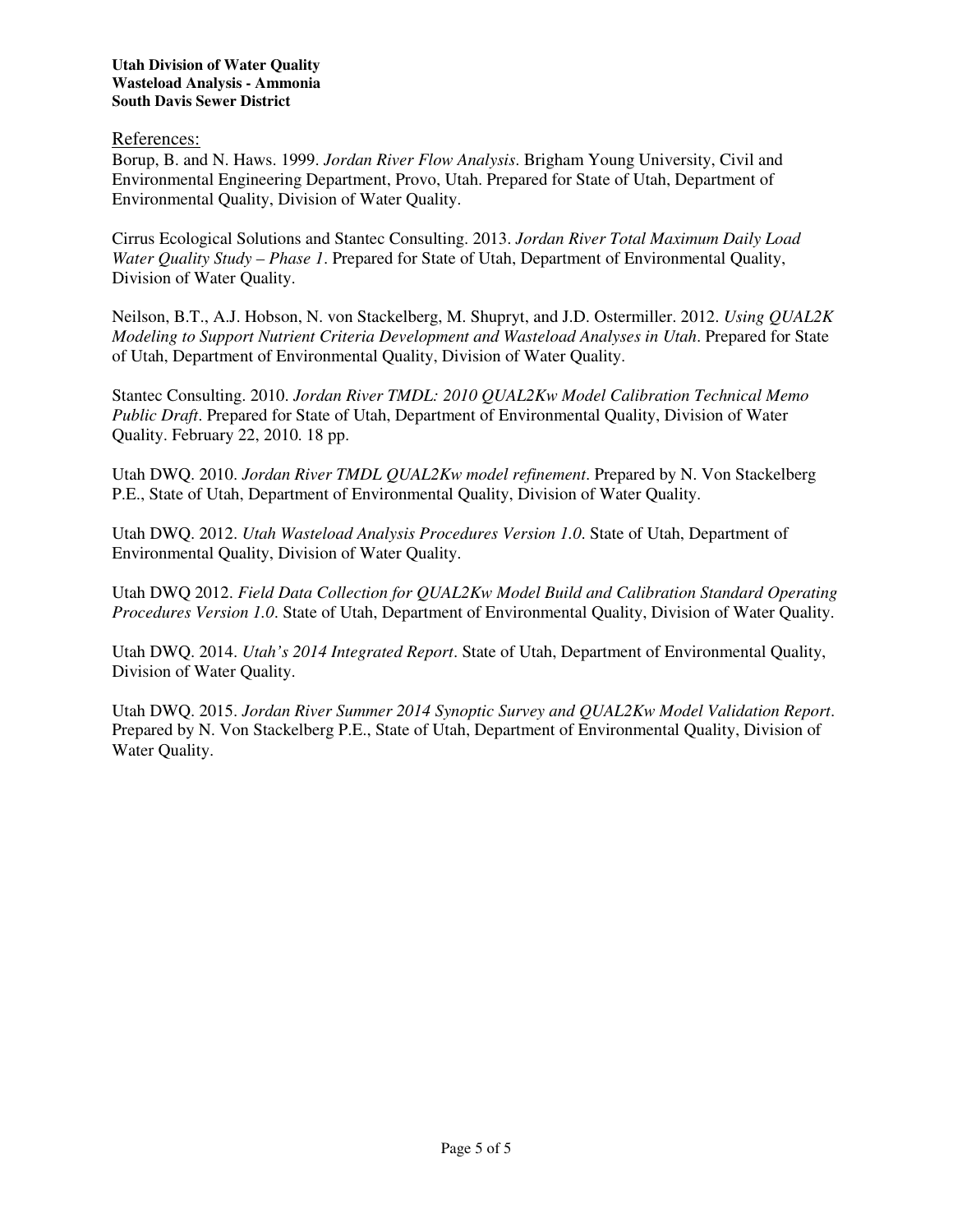### **WASTELOAD ANALYSIS [WLA] Date: 1/10/2017 Appendix A: QUAL2Kw Analysis for Ammonia**

| Discharging Facility:<br>Receiving Water: | South Davis Sewer District South Plant and North Plant<br>Jordan River and State Canal |
|-------------------------------------------|----------------------------------------------------------------------------------------|
| Fully Mixed:                              | No                                                                                     |
| Acute River Width:                        | 50%                                                                                    |
| Chronic River Width:                      | 100%                                                                                   |

#### **Modeling Information**

A QUAL2Kw model was used to determine these effluent limits.

 Current State water quality standards are required to be met under a variety of conditions including in-stream flows targeted to the 7-day, 10-year low flow (R317-2-9).

 Other conditions used in the modeling effort reflect the environmental conditions expected at low stream flows.

#### **Model Inputs**

The following were utilized as inputs for the analysis.

 **Discharge Information - Jordan Basin WRF**

| <b>Headwater - Utah Lake</b>        | Jul-Sep | Oct   | Nov-Dec | Jan-Feb | Mar   | Apr-Jun |
|-------------------------------------|---------|-------|---------|---------|-------|---------|
| Flow (cfs)                          | 709.0   | 16.0  | 16.0    | 16.0    | 16.0  | 501.0   |
| Temperature, Mean (deg C)           | 21.5    | 11.7  | 9.7     | 4.2     | 5.9   | 15.2    |
| Temperature, Diel Range (deg C)     | 3.0     | 2.5   | 2.5     | 2.0     | 2.0   | 2.5     |
| Specific Conductance (µmhos)        | 1635    | 1750  | 1750    | 1729    | 1729  | 1374    |
| Inorganic Suspended Solids (mg/L)   | 73.5    | 21.7  | 21.7    | 17.1    | 17.1  | 40.4    |
| Dissolved Oxygen, Mean (mg/L)       | 6.1     | 9.0   | 9.0     | 11.7    | 11.7  | 8.0     |
| Dissolved Oxygen, Diel Range (mg/L) | 2.5     | 2.0   | 2.0     | 1.5     | 1.5   | 2.0     |
| $CBOD_5$ (mg/L)                     | 3.0     | 3.0   | 3.0     | 3.0     | 3.0   | 3.0     |
| Organic Nitrogen (mg/L)             | 0.900   | 0.900 | 0.900   | 0.900   | 0.900 | 0.900   |
| NH4-Nitrogen (mg/L)                 | 0.297   | 0.290 | 0.290   | 0.165   | 0.165 | 0.104   |
| NO3-Nitrogen (mg/L)                 | 0.800   | 0.800 | 0.800   | 0.800   | 0.800 | 0.800   |
| Organic Phosphorus (mg/L)           | 0.052   | 0.012 | 0.012   | 0.018   | 0.018 | 0.017   |
| Inorganic Ortho-Phosphorus (mg/L)   | 0.045   | 0.035 | 0.035   | 0.040   | 0.040 | 0.040   |
| Phytoplankton $(uq/L)$              | 27.3    | 9.0   | 9.0     | 15.0    | 15.0  | 8.1     |
| Detritus [POM] (mg/L)               | 17.9    | 6.3   | 6.3     | 7.9     | 7.9   | 9.3     |
| Alkalinity (mg/L)                   | 188     | 192   | 192     | 213     | 213   | 200     |
| рH                                  | 8.4     | 8.0   | 8.0     | 8.1     | 8.1   | 8.4     |

| .ಎ-<br><b>Chronic</b>             | Jul-Sep | Oct   | <b>Nov-Dec</b> | Jan-Feb | Mar   | Apr-Jun |
|-----------------------------------|---------|-------|----------------|---------|-------|---------|
| Flow (MGD)                        | 10.1    | 10.5  | 10.5           | 9.9     | 9.9   | 9.3     |
| Temperature (deg C)               | 22.1    | 18.7  | 18.7           | 15.6    | 15.6  | 18.3    |
| Specific Conductance (umhos)      | 1791    | 1791  | 1791           | 1791    | 1791  | 1791    |
| Inorganic Suspended Solids (mg/L) | 1.5     | 1.5   | 1.5            | 1.5     | 1.5   | 1.5     |
| Dissolved Oxygen (mg/L)           | 5.0     | 5.0   | 5.0            | 5.0     | 5.0   | 5.0     |
| $CBOD5$ (mg/L)                    | 15.0    | 15.0  | 15.0           | 15.0    | 15.0  | 15.0    |
| Organic Nitrogen (mg/L)           | 0.500   | 0.500 | 0.500          | 0.500   | 0.500 | 0.500   |
| NH4-Nitrogen (mg/L)               | 0.158   | 0.158 | 0.158          | 0.158   | 0.158 | 0.158   |
| NO3-Nitrogen (mg/L)               | 7.800   | 7.800 | 7.800          | 7.800   | 7.800 | 7.800   |
| Organic Phosphorus (mg/L)         | 0.080   | 0.080 | 0.080          | 0.080   | 0.080 | 0.080   |
| Inorganic Ortho-Phosphorus (mg/L) | 0.320   | 0.320 | 0.320          | 0.320   | 0.320 | 0.320   |
| Phytoplankton (µg/L)              | 0.400   | 0.400 | 0.400          | 0.400   | 0.400 | 0.400   |
| Detritus [POM] (mg/L)             | 0.5     | 0.5   | 0.5            | 0.5     | 0.5   | 0.5     |
| Alkalinity (mg/L)                 | 200     | 200   | 200            | 200     | 200   | 200     |
| рH                                | 7.5     | 7.5   | 7.5            | 7.5     | 7.5   | 7.5     |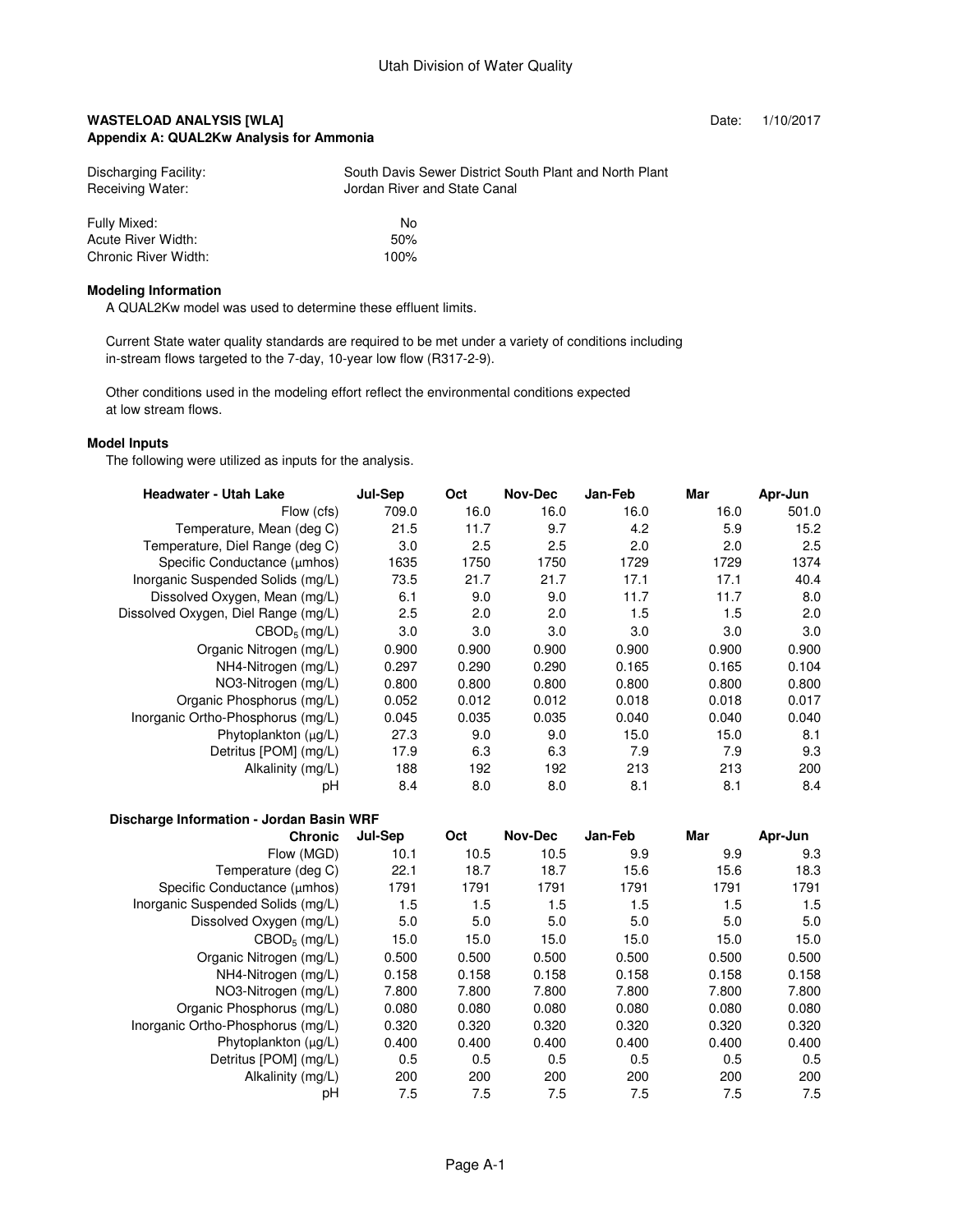| <b>Discharge Information - South Valley WRF</b>               |         |        |                |         |         |         |
|---------------------------------------------------------------|---------|--------|----------------|---------|---------|---------|
| <b>Chronic</b>                                                | Jul-Sep | Oct    | <b>Nov-Dec</b> | Jan-Feb | Mar     | Apr-Jun |
| Flow (MGD)                                                    | 21.7    | 20.7   | 20.7           | 20.2    | 20.2    | 20.3    |
| Temperature (deg C)                                           | 22.0    | 20.0   | 18.1           | 14.4    | 14.7    | 18.0    |
| Specific Conductance (µmhos)                                  | 1557    | 1487   | 1487           | 1605    | 1605    | 1517    |
| Inorganic Suspended Solids (mg/L)                             | 6.0     | 6.0    | 6.0            | 6.0     | 6.0     | 6.0     |
| Dissolved Oxygen (mg/L)                                       | 5.0     | 5.0    | 5.0            | 5.0     | 5.0     | 5.0     |
| $CBOD_5$ (mg/L)                                               | 15.0    | 15.0   | 15.0           | 15.0    | 15.0    | 15.0    |
| Organic Nitrogen (mg/L)                                       | 1.250   | 1.250  | 1.250          | 1.250   | 1.250   | 1.250   |
| NH4-Nitrogen (mg/L)                                           | 0.086   | 0.113  | 0.113          | 0.135   | 0.135   | 0.113   |
| NO3-Nitrogen (mg/L)                                           | 17.000  | 17.000 | 17.000         | 17.000  | 17.000  | 17.000  |
| Organic Phosphorus (mg/L)                                     | 0.400   | 0.200  | 0.200          | 0.300   | 0.300   | 0.500   |
| Inorganic Ortho-Phosphorus (mg/L)                             | 2.700   | 3.100  | 3.100          | 2.800   | 2.800   | 2.700   |
| Phytoplankton $(\mu g/L)$                                     | 0.000   | 0.000  | 0.000          | 0.000   | 0.000   | 0.000   |
| Detritus [POM] (mg/L)                                         | 0.0     | 0.0    | 0.0            | 0.0     | 0.0     | 0.0     |
| Alkalinity (mg/L)                                             | 191     | 169    | 169            | 169     | 169     | 180     |
| рH                                                            | 7.5     | 7.5    | 7.5            | 7.5     | 7.5     | 7.5     |
| Discharge Information - Central Valley WRF                    |         |        |                |         |         |         |
| <b>Chronic</b>                                                | Jul-Sep | Oct    | <b>Nov-Dec</b> | Jan-Feb | Mar     | Apr-Jun |
| Flow (MGD)                                                    | 51.8    | 49.7   | 49.7           | 51.1    | 51.1    | 56.9    |
| Temperature (deg C)                                           | 21.8    | 18.4   | 16.1           | 12.8    | 13.3    | 16.9    |
| Specific Conductance (µmhos)                                  | 1335    | 1314   | 1314           | 1403    | 1403    | 1403    |
| Inorganic Suspended Solids (mg/L)                             | 5.5     | 5.5    | 5.5            | 5.5     | 5.5     | 5.5     |
| Dissolved Oxygen (mg/L)                                       | 5.0     | 5.0    | 5.0            | 5.0     | 5.0     | 5.0     |
| $CBOD_5$ (mg/L)                                               | 27.0    | 28.0   | 28.0           | 28.0    | 28.0    | 28.0    |
| Organic Nitrogen (mg/L)                                       | 2.000   | 2.000  | 2.000          | 2.000   | 2.000   | 2.000   |
| NH4-Nitrogen (mg/L)                                           | 1.247   | 1.269  | 1.269          | 2.266   | 2.266   | 0.990   |
| NO3-Nitrogen (mg/L)                                           | 12.500  | 12.500 | 12.500         | 12.500  | 12.500  | 12.500  |
| Organic Phosphorus (mg/L)                                     | 0.200   | 0.200  | 0.200          | 0.400   | 0.400   | 0.300   |
| Inorganic Ortho-Phosphorus (mg/L)                             | 2.900   | 2.800  | 2.800          | 2.600   | 2.600   | 2.700   |
| Phytoplankton (µg/L)                                          | 0.000   | 0.000  | 0.000          | 0.000   | 0.000   | 0.000   |
| Detritus [POM] (mg/L)                                         | 0.0     | 0.0    | 0.0            | 0.0     | 0.0     | 0.0     |
| Alkalinity (mg/L)                                             | 168     | 169    | 169            | 177     | 177     | 179     |
| pH                                                            | 7.3     | 7.4    | 7.4            | 7.2     | 7.2     | 7.2     |
| Discharge Information - South Davis Sewer District South WWTP |         |        |                |         |         |         |
| <b>Chronic</b>                                                | Jul-Sep | Oct    | <b>Nov-Dec</b> | Jan-Feb | Mar     | Apr-Jun |
| Temperature (deg C)                                           | 23.0    | 19.5   | 16.7           | 12.6    | 13.8    | 18.7    |
| Specific Conductance (µmhos)                                  | 2733    | 2722   | 2722           | 2923    | 2923    | 2808    |
| Inorganic Suspended Solids (mg/L)                             | 12.0    | 12.0   | 12.0           | 12.0    | 12.0    | 12.0    |
| Dissolved Oxygen (mg/L)                                       | 5.0     | 5.0    | 5.0            | 5.0     | 5.0     | 5.0     |
| $CBOD_5$ (mg/L)                                               | 20.0    | 25.0   | 25.0           | 25.0    | 25.0    | 25.0    |
| Organic Nitrogen (mg/L)                                       | 2.000   | 2.000  | 2.000          | 2.000   | 2.000   | 2.000   |
| NH4-Nitrogen (mg/L)                                           | 2.360   | 4.310  | 4.310          | 7.200   | 7.200   | 5.560   |
| NO3-Nitrogen (mg/L)                                           | 10.000  | 10.000 | 10.000         | 10.000  | 10.000  | 10.000  |
| Organic Phosphorus (mg/L)                                     | 0.500   | 0.400  | 0.400          | 0.800   | 0.800   | 0.500   |
| Inorganic Ortho-Phosphorus (mg/L)                             | 1.100   | 1.000  | 1.000          | 1.000   | 1.000   | 1.200   |
| Phytoplankton (µg/L)                                          | 0.000   | 0.000  | 0.000          | 0.000   | 0.000   | 0.000   |
| Detritus [POM] (mg/L)                                         | 0.0     | 0.0    | 0.0            | 0.0     | 0.0     | 0.0     |
| Alkalinity (mg/L)                                             | 296     | 294    | 294            | 334     | 334     | 300     |
| рH                                                            | $7.5\,$ | 7.4    | 7.4            | 7.5     | $7.5\,$ | 7.6     |
|                                                               |         |        |                |         |         |         |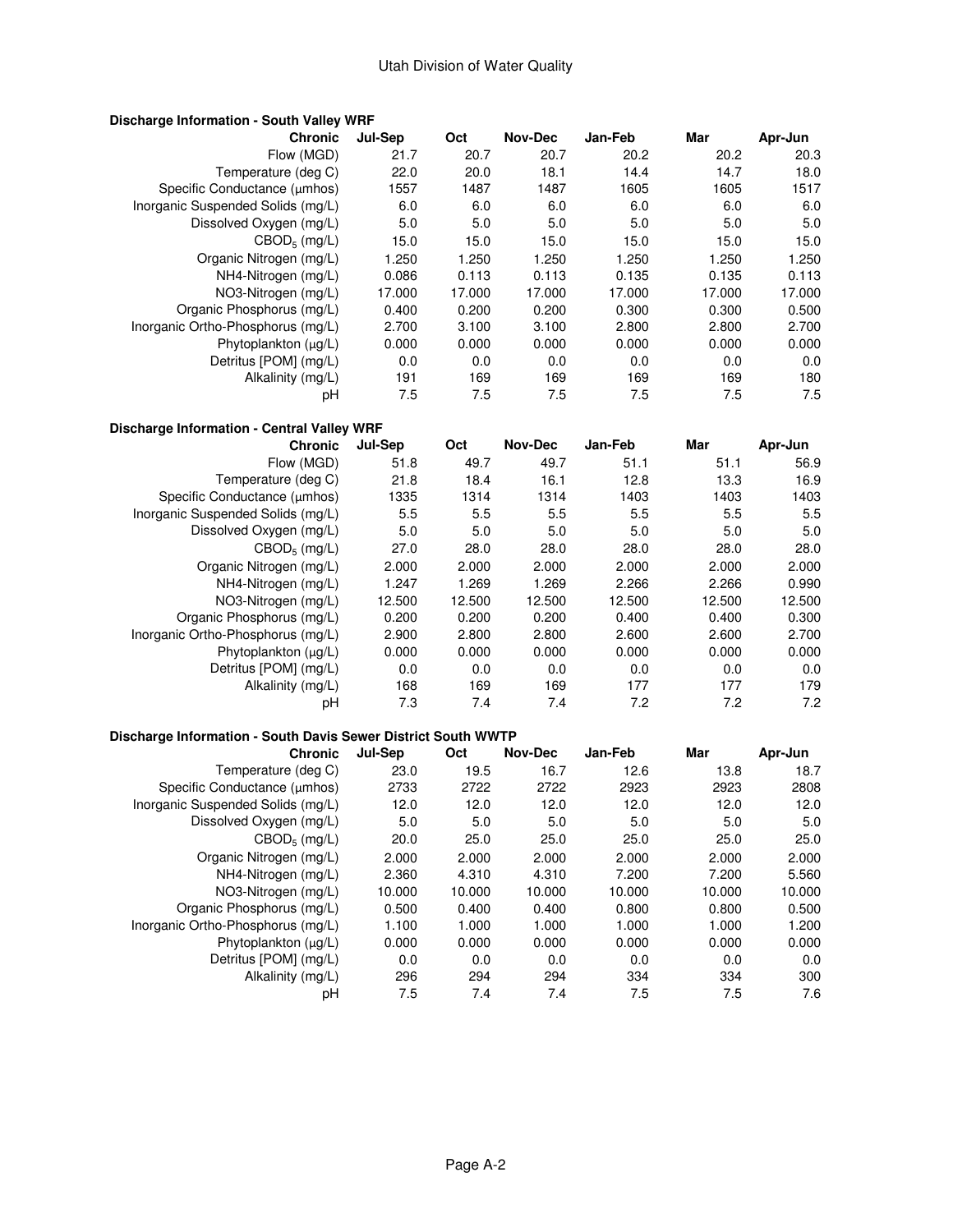# **Discharge Information - South Davis Sewer District North WWTP**

| <b>Chronic</b>                             | Jul-Sep | Oct   | <b>Nov-Dec</b> | Jan-Feb | Mar   | Apr-Jun |
|--------------------------------------------|---------|-------|----------------|---------|-------|---------|
| Temperature (deg C)                        | 23.4    | 20.2  | 18.2           | 12.4    | 12.5  | 17.4    |
| Specific Conductance (µmhos)               | 1856    | 2047  | 2047           | 2032    | 2032  | 1908    |
| Inorganic Suspended Solids (mg/L)          | 4.0     | 4.0   | 4.0            | 4.0     | 4.0   | 4.0     |
| Dissolved Oxygen (mg/L)                    | 5.0     | 5.0   | 5.0            | 5.0     | 5.0   | 5.0     |
| CBOD <sub>5</sub> (mg/L)                   | 20.0    | 25.0  | 25.0           | 25.0    | 25.0  | 25.0    |
| Organic Nitrogen (mg/L)                    | 3.500   | 3.500 | 3.500          | 3.500   | 3.500 | 3.500   |
| NO3-Nitrogen (mg/L)                        | 8.000   | 8.000 | 8.000          | 8.000   | 8.000 | 8.000   |
| NH4-Nitrogen (mg/L)                        | 4.030   | 6.450 | 6.450          | 7.150   | 7.150 | 5.130   |
| Organic Phosphorus (mg/L)                  | 0.822   | 2.007 | 2.007          | 1.607   | 1.607 | 0.666   |
| Inorganic Ortho-Phosphorus (mg/L)          | 1.169   | 1.702 | 1.702          | 1.698   | 1.698 | 1.386   |
| Phytoplankton (µg/L)                       | 0.000   | 0.000 | 0.000          | 0.000   | 0.000 | 0.000   |
| Detritus [POM] (mg/L)                      | 14.0    | 14.0  | 14.0           | 14.0    | 14.0  | 14.0    |
| Alkalinity (mg/L)                          | 300     | 300   | 300            | 300     | 300   | 300     |
| рH                                         | 7.1     | 7.2   | 7.2            | 7.2     | 7.2   | 7.3     |
| <b>Tributary - Little Cottonwood Creek</b> | Jul-Sep | Oct   | Nov-Dec        | Jan-Feb | Mar   | Apr-Jun |
| Flow (cfs)                                 | 7.0     | 2.0   | 2.0            | 2.0     | 2.0   | 7.0     |
| Temperature, Mean (deg C)                  | 17.9    | 10.4  | 10.4           | 6.8     | 6.8   | 9.2     |
| Temperature, Diel Range (deg C)            | 0.0     | 0.0   | 0.0            | 0.0     | 0.0   | 0.0     |
| Specific Conductance (µmhos)               | 1399    | 1348  | 1348           | 1944    | 1944  | 504     |
| Inorganic Suspended Solids (mg/L)          | 27.1    | 8.4   | 8.4            | 6.6     | 6.6   | 25.1    |
| Dissolved Oxygen, Mean (mg/L)              | 8.1     | 9.9   | 9.9            | 11.5    | 11.5  | 10.6    |
| Dissolved Oxygen, Diel Range (mg/L)        | 0.0     | 0.0   | 0.0            | 0.0     | 0.0   | 0.0     |
| CBOD <sub>5</sub> (mg/L)                   | 3.2     | 3.2   | 3.2            | 4.5     | 4.5   | 3.0     |
| Organic Nitrogen (mg/L)                    | 0.650   | 0.650 | 0.650          | 0.650   | 0.650 | 0.650   |
| NH4-Nitrogen (mg/L)                        | 0.100   | 0.100 | 0.100          | 0.100   | 0.100 | 0.100   |
| NO3-Nitrogen (mg/L)                        | 0.700   | 0.700 | 0.700          | 0.700   | 0.700 | 0.700   |
| Organic Phosphorus (mg/L)                  | 0.020   | 0.010 | 0.010          | 0.010   | 0.010 | 0.020   |
| Inorganic Ortho-Phosphorus (mg/L)          | 0.040   | 0.030 | 0.030          | 0.030   | 0.030 | 0.030   |
| Phytoplankton (µg/L)                       | 25.0    | 4.7   | 4.7            | 11.5    | 11.5  | 11.1    |
| Detritus [POM] (mg/L)                      | 8.3     | 7.8   | 7.8            | 10.3    | 10.3  | 7.8     |
| Alkalinity (mg/L)                          | 173     | 239   | 239            | 218     | 218   | 123     |
| рH                                         | 8.3     | 8.0   | 8.0            | 7.9     | 7.9   | 8.2     |
| <b>Tributary - Big Cottonwood Creek</b>    | Jul-Sep | Oct   | <b>Nov-Dec</b> | Jan-Feb | Mar   | Apr-Jun |
| Flow (cfs)                                 | 15.0    | 8.0   | 8.0            | 13.0    | 13.0  | 16.0    |
| Temperature, Mean (deg C)                  | 18.1    | 11.1  | 11.1           | 7.3     | 7.3   | 9.4     |
| Temperature, Diel Range (deg C)            | 0.0     | 0.0   | 0.0            | 0.0     | 0.0   | 0.0     |
| Specific Conductance (µmhos)               | 1241    | 1083  | 1083           | 1554    | 1554  | 449     |
| Inorganic Suspended Solids (mg/L)          | 20.7    | 7.0   | 7.0            | 8.3     | 8.3   | 21.5    |
| Dissolved Oxygen, Mean (mg/L)              | 8.7     | 10.2  | 10.2           | 11.1    | 11.1  | 10.3    |
| Dissolved Oxygen, Diel Range (mg/L)        | 0.0     | 0.0   | 0.0            | 0.0     | 0.0   | 0.0     |
| CBOD <sub>5</sub> (mg/L)                   | 3.0     | 3.0   | 3.0            | 4.0     | 4.0   | 3.0     |
| Organic Nitrogen (mg/L)                    | 0.600   | 0.600 | 0.600          | 0.600   | 0.600 | 0.600   |
| NH4-Nitrogen (mg/L)                        | 0.060   | 0.060 | 0.060          | 0.060   | 0.060 | 0.060   |
| NO3-Nitrogen (mg/L)                        | 0.500   | 0.500 | 0.500          | 0.500   | 0.500 | 0.500   |
| Organic Phosphorus (mg/L)                  | 0.010   | 0.005 | 0.005          | 0.010   | 0.010 | 0.010   |
| Inorganic Ortho-Phosphorus (mg/L)          | 0.040   | 0.025 | 0.025          | 0.030   | 0.030 | 0.030   |
| Phytoplankton (µg/L)                       | 19.4    | 5.6   | 5.6            | 9.1     | 9.1   | 7.5     |
| Detritus [POM] (mg/L)                      | 7.8     | 9.1   | 9.1            | 10.3    | 10.3  | 7.6     |
| Alkalinity (mg/L)                          | 186     | 197   | 197            | 224     | 224   | 121     |
| рH                                         | 8.4     | 8.1   | 8.1            | 8.1     | 8.1   | 8.2     |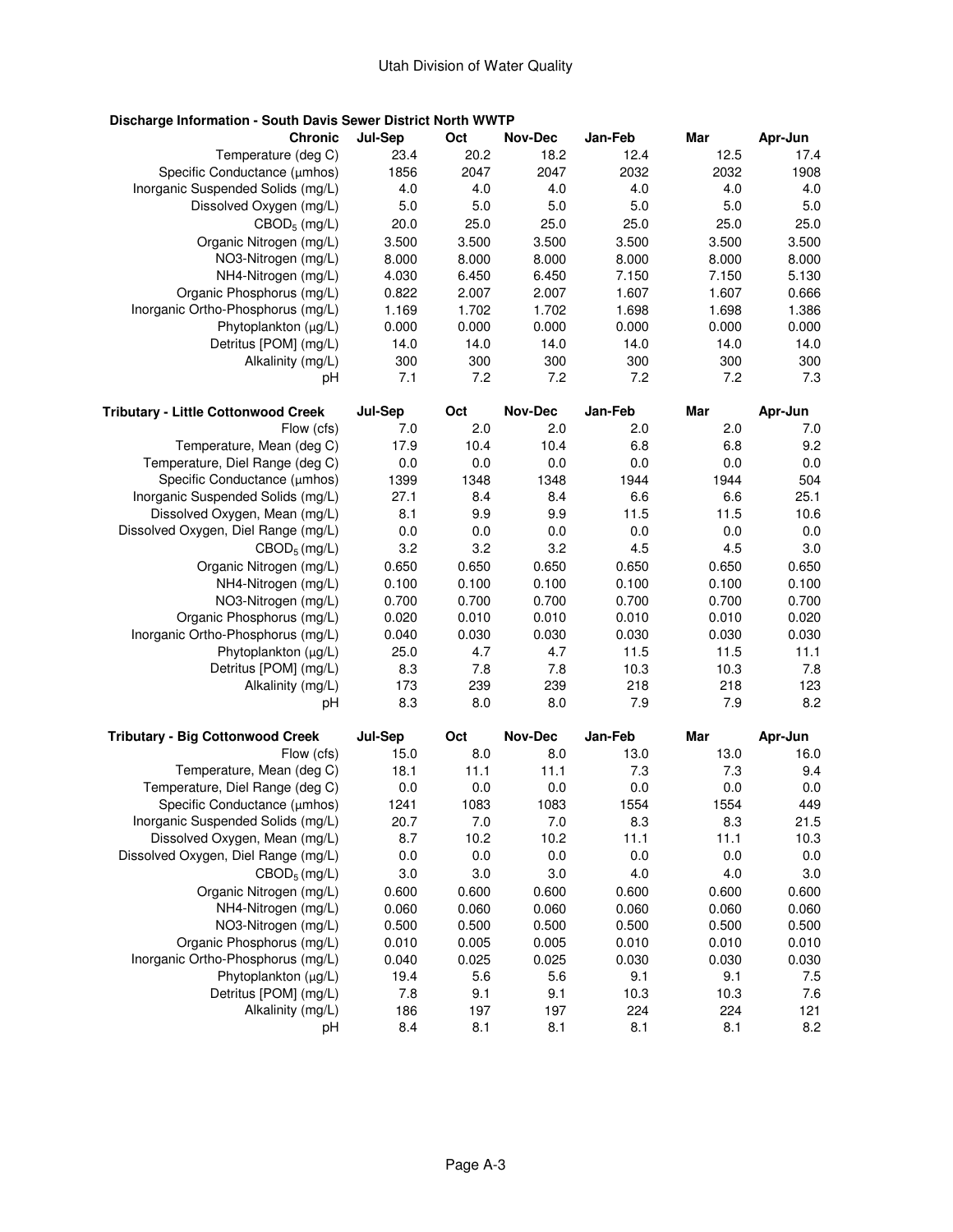| <b>Tributary - Mill Creek above CVWRF</b>                      | Jul-Sep        | Oct            | <b>Nov-Dec</b> | Jan-Feb        | Mar            | Apr-Jun        |
|----------------------------------------------------------------|----------------|----------------|----------------|----------------|----------------|----------------|
| Flow (cfs)                                                     | 9.5            | 6.4            | 6.4            | 7.6            | 7.6            | 14.0           |
| Temperature, Mean (deg C)                                      | 18.2           | 9.8            | 9.8            | 10.2           | 10.2           | 12.1           |
| Temperature, Diel Range (deg C)                                | 0.0            | 0.0            | 0.0            | 0.0            | 0.0            | 0.0            |
| Specific Conductance (µmhos)                                   | 1128           | 1049           | 1049           | 1028           | 1028           | 902            |
| Inorganic Suspended Solids (mg/L)                              | 13.6           | 16.7           | 16.7           | 12.9           | 12.9           | 11.9           |
| Dissolved Oxygen, Mean (mg/L)                                  | 8.0            | 9.7            | 9.7            | 11.9           | 11.9           | 9.4            |
| Dissolved Oxygen, Diel Range (mg/L)                            | 0.0            | 0.0            | 0.0            | 0.0            | 0.0            | 0.0            |
| $CBOD_5$ (mg/L)                                                | 3.0            | 3.0            | 3.0            | 3.0            | 3.0            | 3.7            |
| Organic Nitrogen (mg/L)                                        | 0.600          | 0.600          | 0.600          | 0.600          | 0.600          | 0.600          |
| NH4-Nitrogen (mg/L)                                            | 0.050          | 0.050          | 0.050          | 0.050          | 0.050          | 0.050          |
| NO3-Nitrogen (mg/L)                                            | 1.500          | 1.500          | 1.500          | 1.500          | 1.500          | 1.500          |
| Organic Phosphorus (mg/L)                                      | 0.020          | 0.025          | 0.025          | 0.015          | 0.015          | 0.005          |
| Inorganic Ortho-Phosphorus (mg/L)                              | 0.040          | 0.025          | 0.025          | 0.030          | 0.030          | 0.045          |
| Phytoplankton (µg/L)                                           | 8.0            | 2.2            | 2.2            | 4.4            | 4.4            | 3.1            |
| Detritus [POM] (mg/L)                                          | 7.5            | 5.7            | 5.7            | 12.2           | 12.2           | 8.4            |
| Alkalinity (mg/L)                                              | 218            | 244            | 244            | 238            | 238            | 200            |
| рH                                                             | 7.9            | 7.9            | 7.9            | 7.8            | 7.8            | 7.9            |
|                                                                |                |                |                |                |                |                |
| <b>Tributary - Decker Lake Outlet</b>                          | Jul-Sep        | Oct            | <b>Nov-Dec</b> | Jan-Feb        | Mar            | Apr-Jun        |
| Flow (cfs)                                                     | 8.5            | 8.5            | 8.5            | 8.5            | 8.5            | 8.5            |
| Temperature, Mean (deg C)                                      | 20.2           | 6.8            | 6.8            | 5.0            | 5.0            | 16.1           |
| Temperature, Diel Range (deg C)                                | 0.0            | 0.0            | 0.0            | 0.0            | 0.0            | 0.0            |
| Specific Conductance (µmhos)                                   | 1777           | 2248           | 2248           | 2387           | 2387           | 1661           |
| Inorganic Suspended Solids (mg/L)                              | 48.1           | 36.0           | 36.0           | 14.6           | 14.6           | 38.1           |
| Dissolved Oxygen, Mean (mg/L)                                  | 6.5            | 10.7           | 10.7           | 13.7           | 13.7           | 8.0            |
| Dissolved Oxygen, Diel Range (mg/L)                            | 0.0            | 0.0            | 0.0            | 0.0            | 0.0            | 0.0            |
| $CBOD_5$ (mg/L)                                                | 4.6            | 3.1            | 3.1            | 3.2            | 3.2            | 4.4            |
| Organic Nitrogen (mg/L)                                        | 0.930          | 0.930          | 0.930          | 0.930          | 0.930          | 0.930          |
| NH4-Nitrogen (mg/L)                                            | 0.140          | 0.140          | 0.140          | 0.140          | 0.140          | 0.140          |
| NO3-Nitrogen (mg/L)                                            | 1.200          | 1.200          | 1.200          | 1.200          | 1.200          | 1.200          |
| Organic Phosphorus (mg/L)                                      | 0.030          | 0.020          | 0.020          | 0.025          | 0.025          | 0.040          |
| Inorganic Ortho-Phosphorus (mg/L)                              | 0.070          | 0.050          | 0.050          | 0.040          | 0.040          | 0.050          |
| Phytoplankton $(\mu g/L)$                                      | 19.0           | 19.0           | 19.0           | 19.0           | 19.0           | 19.0           |
| Detritus [POM] (mg/L)                                          | 10.4           | 5.5            | 5.5            | 11.7           | 11.7           | 8.2            |
| Alkalinity (mg/L)                                              | 235            | 255            | 255            | 252            | 252            | 214            |
| рH                                                             | 8.2            | 8.3            | 8.3            | 8.3            | 8.3            | 8.2            |
| Tributary - 1300 South Drain                                   | Jul-Sep        | Oct            | <b>Nov-Dec</b> | Jan-Feb        | Mar            | Apr-Jun        |
| Flow (cfs)                                                     | 2.0            | 1.5            | 1.5            | 1.0            | 1.0            | 1.5            |
| Temperature, Mean (deg C)                                      | 19.5           | 12.3           | 12.3           | 9.0            | 9.0            | 12.3           |
| Temperature, Diel Range (deg C)                                | 0.0            | 0.0            | 0.0            | 0.0            | 0.0            | 0.0            |
| Specific Conductance (µmhos)                                   | 1106           | 1061           | 1061           | 1632           | 1632           | 605            |
| Inorganic Suspended Solids (mg/L)                              | 11.0           | 11.0           | 11.0           | 11.0           | 11.0           | 11.0           |
| Dissolved Oxygen, Mean (mg/L)                                  | 6.9            | 6.9            | 6.9            | 6.9            | 6.9            | 6.9            |
| Dissolved Oxygen, Diel Range (mg/L)                            | 0.0            | 0.0            | 0.0            | 0.0            | 0.0            | 0.0            |
| $CBOD_5$ (mg/L)                                                | 2.3            | 2.3            | 2.3            | 2.3            | 2.3            | 2.3            |
| Organic Nitrogen (mg/L)                                        | 0.370          | 0.370          | 0.370          | 0.370          | 0.370          | 0.370          |
| NH4-Nitrogen (mg/L)                                            | 0.020          |                |                | 0.020          |                | 0.020          |
|                                                                |                | 0.020          | 0.020          |                | 0.020          |                |
| NO3-Nitrogen (mg/L)                                            | 0.850          | 0.850          | 0.850          | 0.850<br>0.050 | 0.850          | 0.850          |
| Organic Phosphorus (mg/L)<br>Inorganic Ortho-Phosphorus (mg/L) | 0.050<br>0.000 | 0.050<br>0.000 | 0.050<br>0.000 | 0.000          | 0.050<br>0.000 | 0.050<br>0.000 |
| Phytoplankton (µg/L)                                           |                |                |                |                |                | 0.7            |
| Detritus [POM] (mg/L)                                          | 2.5            | 0.9            | 0.9            | 0.8            | 0.8            |                |
| Alkalinity (mg/L)                                              | 3.4            | 3.4            | 3.4            | 3.4            | 3.4            | 3.4            |
|                                                                | 210            | 210            | 210            | 210            | 210            | 210            |
| рH                                                             | 8.1            | 8.1            | 8.1            | 8.1            | 8.1            | 8.1            |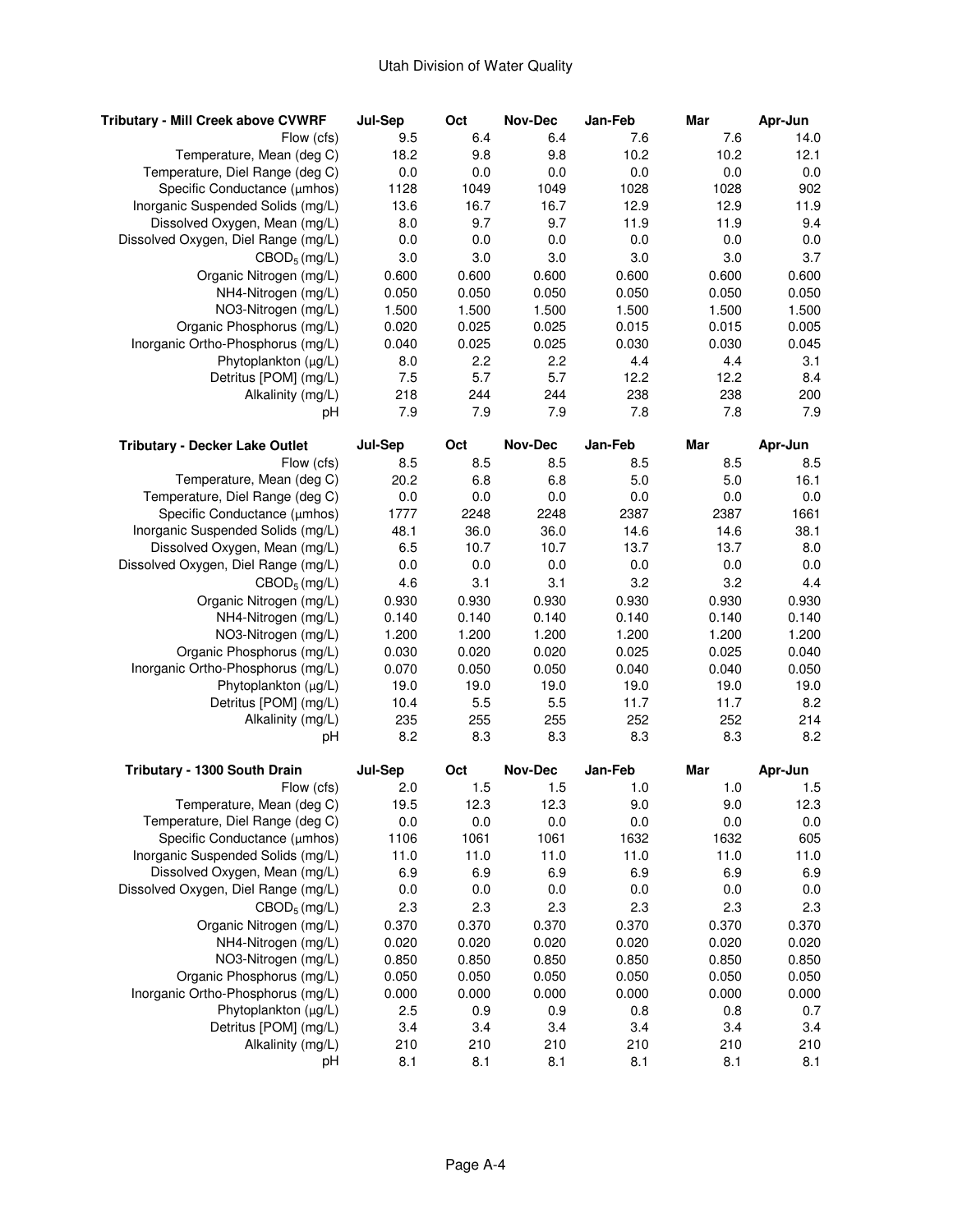| Tributary - 900 South Drain           | Jul-Sep        | Oct        | <b>Nov-Dec</b>        | Jan-Feb  | Mar      | Apr-Jun        |
|---------------------------------------|----------------|------------|-----------------------|----------|----------|----------------|
| Flow (cfs)                            | 6.0            | 5.5        | 5.5                   | 3.0      | 3.0      | 4.5            |
| Temperature, Mean (deg C)             | 20.9           | 12.6       | 12.6                  | 9.0      | 9.0      | 12.6           |
| Temperature, Diel Range (deg C)       | 0.0            | 0.0        | 0.0                   | 0.0      | 0.0      | 0.0            |
| Specific Conductance (µmhos)          | 1106           | 1061       | 1061                  | 1632     | 1632     | 605            |
| Inorganic Suspended Solids (mg/L)     | 31.7           | 31.7       | 31.7                  | 31.7     | 31.7     | 31.7           |
| Dissolved Oxygen, Mean (mg/L)         | 7.5            | 7.5        | 7.5                   | 7.5      | 7.5      | 7.5            |
| Dissolved Oxygen, Diel Range (mg/L)   | 0.0            | 0.0        | 0.0                   | 0.0      | 0.0      | 0.0            |
| $CBOD_5$ (mg/L)                       | 2.1            | 2.1        | 2.1                   | 2.1      | 2.1      | 2.1            |
| Organic Nitrogen (mg/L)               | 0.600          | 0.600      | 0.600                 | 0.600    | 0.600    | 0.600          |
| NH4-Nitrogen (mg/L)                   | 0.090          | 0.090      | 0.090                 | 0.090    | 0.090    | 0.090          |
| NO3-Nitrogen (mg/L)                   | 1.750          | 1.750      | 1.750                 | 1.750    | 1.750    | 1.750          |
| Organic Phosphorus (mg/L)             | 0.110          | $-0.890$   | $-0.890$              | $-1.890$ | $-1.890$ | $-2.890$       |
| Inorganic Ortho-Phosphorus (mg/L)     | 0.150          | 1.150      | 1.150                 | 2.150    | 2.150    | 3.150          |
| Phytoplankton (µg/L)                  | 2.5            | 0.9        | 0.9                   | 0.8      | 0.8      | 0.7            |
| Detritus [POM] (mg/L)                 | 8.1            | 8.1        | 8.1                   | 8.1      | 8.1      | 8.1            |
| Alkalinity (mg/L)                     | 250            | 250        | 250                   | 250      | 250      | 250            |
| рH                                    | 7.9            | 7.9        | 7.9                   | 7.9      | 7.9      | 7.9            |
| <b>Tributary - North Temple Drain</b> |                |            |                       | Jan-Feb  | Mar      |                |
| Flow (cfs)                            | Jul-Sep<br>1.0 | Oct<br>0.0 | <b>Nov-Dec</b><br>0.0 | 1.0      | 1.0      | Apr-Jun<br>2.0 |
| Temperature, Mean (deg C)             | 19.3           | 9.1        | 9.1                   | 9.6      | 9.6      | 10.7           |
| Temperature, Diel Range (deg C)       | 0.0            | 0.0        | 0.0                   | 0.0      | 0.0      | 0.0            |
| Specific Conductance (µmhos)          | 1106           | 1061       | 1061                  | 1632     | 1632     | 605            |
| Inorganic Suspended Solids (mg/L)     | 4.8            | 1.9        | 1.9                   | 5.5      | 5.5      | 12.8           |
|                                       |                | 9.0        | 9.0                   |          | 8.9      | 9.5            |
| Dissolved Oxygen, Mean (mg/L)         | 7.9            |            |                       | 8.9      |          |                |
| Dissolved Oxygen, Diel Range (mg/L)   | 0.0            | 0.0        | 0.0                   | 0.0      | 0.0      | 0.0            |
| $CBOD_5$ (mg/L)                       | 3.0            | 3.3        | 3.3                   | 3.0      | 3.0      | 3.2            |
| Organic Nitrogen (mg/L)               | 0.700          | 0.700      | 0.700                 | 0.700    | 0.700    | 0.700          |
| NH4-Nitrogen (mg/L)                   | 0.050          | 0.050      | 0.050                 | 0.050    | 0.050    | 0.050          |
| NO3-Nitrogen (mg/L)                   | 1.200          | 1.200      | 1.200                 | 1.200    | 1.200    | 1.200          |
| Organic Phosphorus (mg/L)             | 0.010          | 0.005      | 0.005                 | 0.000    | 0.000    | 0.010          |
| Inorganic Ortho-Phosphorus (mg/L)     | 0.030          | 0.025      | 0.025                 | 0.020    | 0.020    | 0.040          |
| Phytoplankton $(\mu g/L)$             | 2.5            | 0.9        | 0.9                   | 0.8      | 0.8      | 0.7            |
| Detritus [POM] (mg/L)                 | 2.5            | 2.5        | 2.5                   | 2.5      | 2.5      | 2.5            |
| Alkalinity (mg/L)                     | 238            | 239        | 239                   | 252      | 252      | 222            |
| рH                                    | 8.0            | 8.5        | 8.5                   | 8.1      | 8.1      | 8.3            |
| <b>Minor Tributaries - Quality</b>    | Jul-Sep        | Oct        | Nov-Dec               | Jan-Feb  | Mar      | Apr-Jun        |
| Temperature, Mean (deg C)             | 19.6           | 12.9       | 12.9                  | 12.3     | 12.3     | 14.8           |
| Temperature, Diel Range (deg C)       | 0.0            | 0.0        | 0.0                   | 0.0      | 0.0      | 0.0            |
| Specific Conductance (µmhos)          | 1671           | 2022       | 2022                  | 2281     | 2281     | 1614           |
| Inorganic Suspended Solids (mg/L)     | 63.3           | 31.2       | 31.2                  | 18.8     | 18.8     | 86.8           |
| Dissolved Oxygen, Mean (mg/L)         | 7.6            | 8.9        | 8.9                   | 9.7      | 9.7      | 9.4            |
| Dissolved Oxygen, Diel Range (mg/L)   | 0.0            | 0.0        | 0.0                   | 0.0      | 0.0      | 0.0            |
| $CBOD_5$ (mg/L)                       | 3.0            | 3.0        | 3.0                   | 3.0      | 3.0      | 3.0            |
| Organic Nitrogen (mg/L)               | 0.930          | 0.930      | 0.930                 | 0.930    | 0.930    | 0.930          |
| NH4-Nitrogen (mg/L)                   | 0.070          | 0.070      | 0.070                 | 0.070    | 0.070    | 0.070          |
| NO3-Nitrogen (mg/L)                   | 3.200          | 3.200      | 3.200                 | 3.200    | 3.200    | 3.200          |
| Organic Phosphorus (mg/L)             | 0.045          | 0.020      | 0.020                 | 0.020    | 0.020    | 0.085          |
| Inorganic Ortho-Phosphorus (mg/L)     | 0.055          | 0.050      | 0.050                 | 0.040    | 0.040    | 0.050          |
| Phytoplankton $(\mu g/L)$             | 0.0            | 0.0        | 0.0                   | 0.0      | 0.0      | 0.0            |
| Detritus [POM] (mg/L)                 | 10.9           | 5.0        | 5.0                   | 7.2      | 7.2      | 10.6           |
| Alkalinity (mg/L)                     | 252            | 325        | 325                   | 362      | 362      | 277            |
| рH                                    | 8.1            | 8.1        | 8.1                   | 8.0      | 8.0      | 7.9            |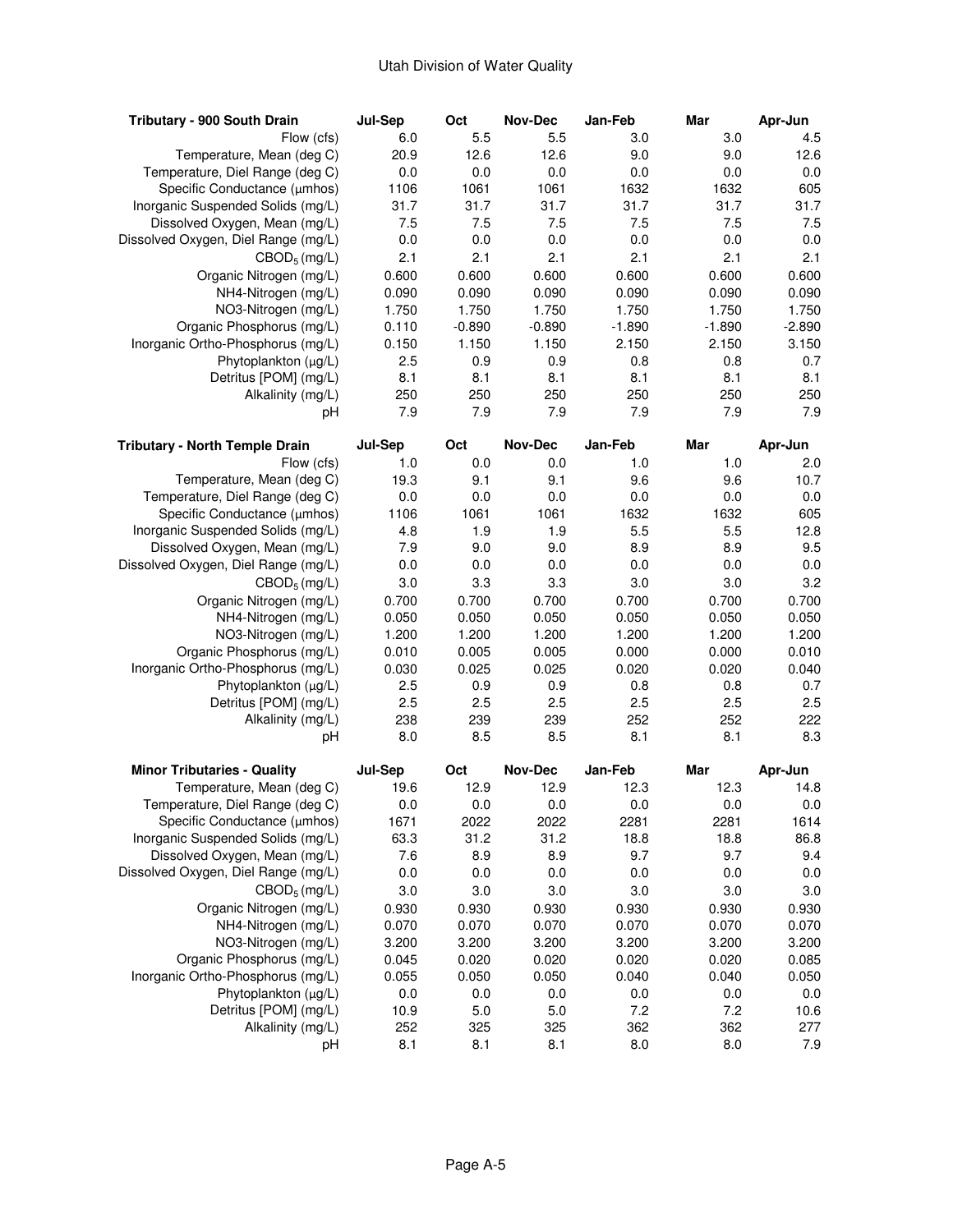| <b>Minor Tributaries - Flow (MGD)</b> | Jul-Sep    | Oct        | <b>Nov-Dec</b> | Jan-Feb    | Mar        | Apr-Jun    |
|---------------------------------------|------------|------------|----------------|------------|------------|------------|
| Corner Canyon Creek                   | 2.0        | 0.0        | 0.0            | 0.0        | 0.0        | 3.0        |
| Midas Creek (Butterfield)             | 1.0        | 1.0        | 1.0            | 1.0        | 1.0        | 2.0        |
| <b>Willow Creek</b>                   | 3.0        | 1.0        | 1.0            | 1.0        | 1.0        | 3.0        |
| Dry Creek                             | 1.0        | 0.0        | 0.0            | 0.0        | 0.0        | 2.0        |
| 9000 South Conduit                    | 1.0        | 0.0        | 0.0            | 0.0        | 0.0        | 1.0        |
| <b>Bingham Creek</b>                  | 2.0        | 0.0        | 0.0            | 0.0        | 0.0        | 2.0        |
| Diversions - Flow (cfs)               | Jul-Sep    | Oct        | <b>Nov-Dec</b> | Jan-Feb    | Mar        | Apr-Jun    |
| Jordan Valley Pump Station            | $-14.5$    | $-13.0$    | $-13.0$        | $-13.0$    | $-13.0$    | $-14.5$    |
| Utah Lake Distribution Canal          | $-125.0$   | 0.0        | 0.0            | 0.0        | 0.0        | $-81.0$    |
| Utah & Salt Lake Canal                | $-224.0$   | 0.0        | 0.0            | 0.0        | 0.0        | $-145.0$   |
| East Jordan & Draper Canal            | $-222.0$   | 0.0        | 0.0            | 0.0        | 0.0        | $-150.0$   |
| South Jordan Canal                    | $-63.0$    | 0.0        | 0.0            | 0.0        | 0.0        | $-85.0$    |
| Jordan & Salt Lake Canal              | $-35.0$    | 0.0        | 0.0            | 0.0        | 0.0        | $-30.0$    |
| <b>Beckstead Ditch</b>                | $-5.0$     | 0.0        | 0.0            | 0.0        | 0.0        | $0.0\,$    |
| North Jordan Canal                    | $-61.0$    | $-73.0$    | $-73.0$        | $-63.0$    | $-63.0$    | $-62.0$    |
| <b>Gardner Mill Race</b>              | $-3.0$     | 0.0        | 0.0            | 0.0        | 0.0        | 0.0        |
| <b>Brighton Canal</b>                 | $-30.0$    | 0.0        | 0.0            | 0.0        | 0.0        | $-20.0$    |
| Surplus Canal                         | $-152.0$   | $-158.1$   | $-158.1$       | $-183.3$   | $-183.3$   | $-125.0$   |
| Jordan River at Burnham Dam           | $-72.8$    | $-40.8$    | $-40.8$        | $-16.8$    | $-16.8$    | $-80.8$    |
| <b>Groundwater - Quality</b>          | Jul-Sep    | Oct        | Nov-Dec        | Jan-Feb    | Mar        | Apr-Jun    |
| Temperature, Mean (deg C)             | 16.0       | 16.0       | 16.0           | 16.0       | 16.0       | 16.0       |
| Specific Conductance (µmhos)          | 2000       | 2000       | 2000           | 2000       | 2000       | 2000       |
|                                       |            |            |                |            |            |            |
| Inorganic Suspended Solids (mg/L)     | 0.0        | 0.0        | 0.0            | 0.0        | 0.0        | 0.0        |
| Dissolved Oxygen, Mean (mg/L)         | 0.0        | 0.0        | 0.0            | 0.0        | 0.0        | 0.0        |
| $CBOD_5$ (mg/L)                       | 2.0        | 2.0        | 2.0            | 2.0        | 2.0        | 2.0        |
| Organic Nitrogen (mg/L)               | 0.500      | 0.500      | 0.500          | 0.500      | 0.500      | 0.500      |
| NH4-Nitrogen (mg/L)                   | 0.500      | 0.500      | 0.500          | 0.500      | 0.500      | 0.500      |
| NO3-Nitrogen (mg/L)                   | 2.000      | 2.000      | 2.000          | 2.000      | 2.000      | 2.000      |
| Organic Phosphorus (mg/L)             | 0.050      | 0.050      | 0.050          | 0.050      | 0.050      | 0.050      |
| Inorganic Ortho-Phosphorus (mg/L)     | 0.100      | 0.100      | 0.100          | 0.100      | 0.100      | 0.100      |
| Phytoplankton $(\mu g/L)$             | 0.0        | 0.0        | 0.0            | 0.0        | 0.0        | 0.0        |
| Detritus [POM] (mg/L)                 | 0.0        | 0.0        | 0.0            | 0.0        | 0.0        | 0.0        |
| Alkalinity (mg/L)                     | 300        | 300        | 300            | 300        | 300        | 300        |
| рH                                    | 8.0        | 8.0        | 8.0            | 8.0        | 8.0        | 8.0        |
| Groundwater - Flow (cfs)              | Jul-Sep    | Oct        | Nov-Dec        | Jan-Feb    | Mar        | Apr-Jun    |
| Segment 8                             | 12.9       | 12.9       | 12.9           | 12.9       | 12.9       | 12.9       |
| Segment 7                             | 21.5       | 21.5       | 21.5           | 21.5       | 21.5       | 21.5       |
| Segment 6                             | 81.2       | 81.2       | 81.2           | 81.2       | 81.2       | 81.2       |
| Segment 5                             | 9.6        | 9.6        | 9.6            | 9.6        | 9.6        | 9.6        |
| Segment 4                             | 14.2       | 14.2       | 14.2           | 14.2       | 14.2       | 14.2       |
| Segment 3                             | 16.4       | 16.4       | 16.4           | 16.4       | 16.4       | 16.4       |
| Segment 2<br>Segment 1                | 0.0<br>0.0 | 0.0<br>0.0 | 0.0<br>0.0     | 0.0<br>0.0 | 0.0<br>0.0 | 0.0<br>0.0 |

 All model numerical inputs, intermediate calculations, outputs and graphs are available for discussion, inspection and copy at the Division of Water Quality.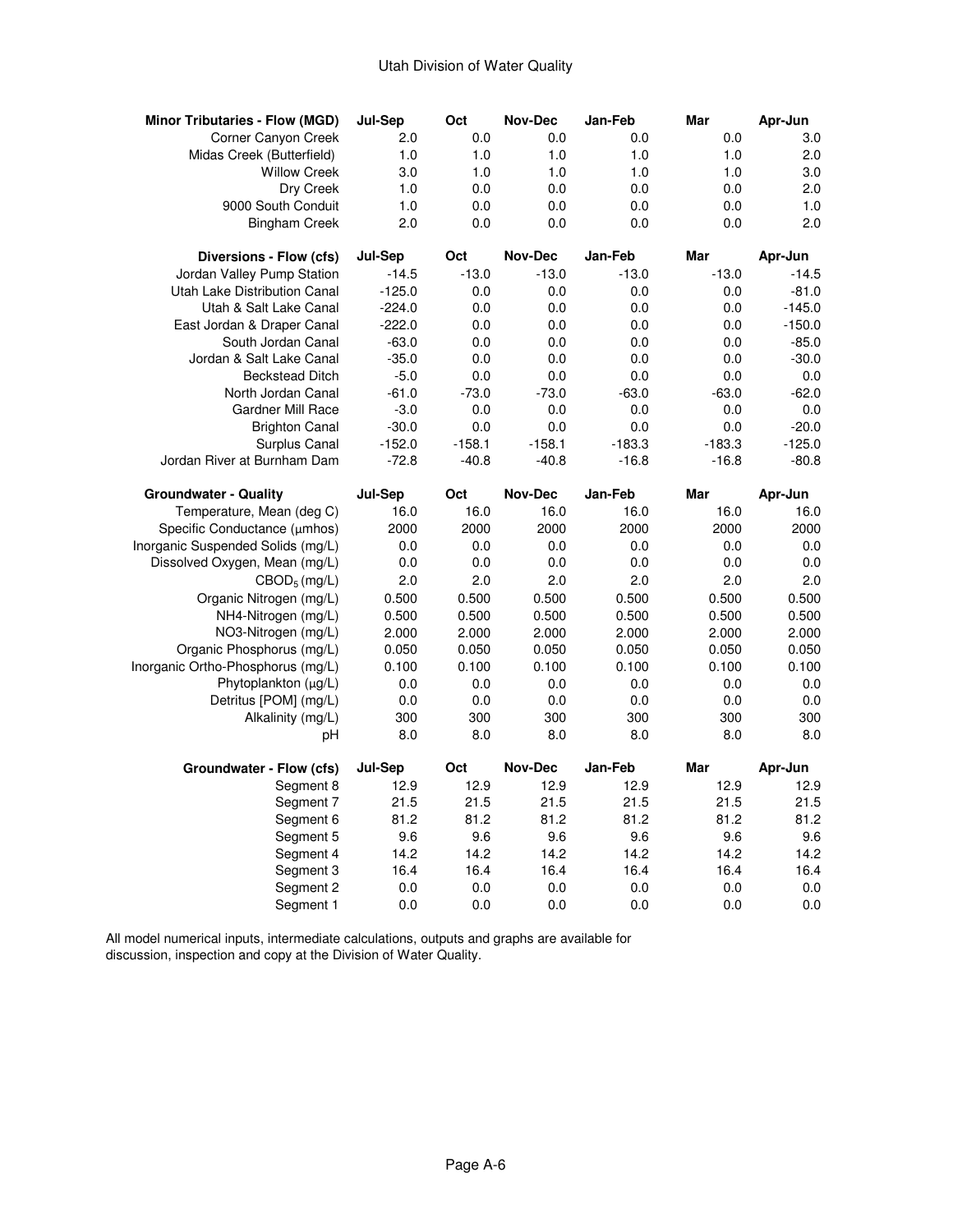# **Effluent Limitations**

### **Effluent Limitations based upon Water Quality Standards for Ammonia**

 In-stream criteria of downstream segments for Ammonia will be met with an effluent limitation as follows:

| <b>Chronic</b>                       | Jul-Sep | Oct  | Nov-Dec | Jan-Feb | Mar  | Apr-Jun |
|--------------------------------------|---------|------|---------|---------|------|---------|
| Flow (MGD)                           | N/A     |      |         |         |      |         |
| SDSD South WWTP                      | 4.0     | 4.0  | 4.0     | 4.0     | 4.0  | 4.0     |
| SDSD North WWTP                      | 12.0    | 12.0 | 12.0    | 12.0    | 12.0 | 12.0    |
| NH4-Nitrogen (mg/L) Fish ELS Present |         |      |         |         |      |         |
| SDSD South WWTP                      | 15.0    | 20.0 | 20.0    | 8.0     | 15.0 | 20.0    |
| SDSD North WWTP                      | 8.0     | 8.0  | 7.5     | 7.0     | 8.0  | 12.0    |
| NH4-Nitrogen (mg/L) Fish ELS Absent  |         |      |         |         |      |         |
| SDSD South WWTP                      | N/A     | N/A  | 20.0    | 15.0    | N/A  | N/A     |
| SDSD North WWTP                      | N/A     | N/A  | 10.0    | 12.0    | N/A  | N/A     |

#### **Summary Comments**

 The mathematical modeling and best professional judgement indicate that violations of receiving water beneficial uses with their associated water quality standards, including important down stream segments, will not occur for the evaluated parameters of concern as discussed above if the effluent limitations indicated above are met.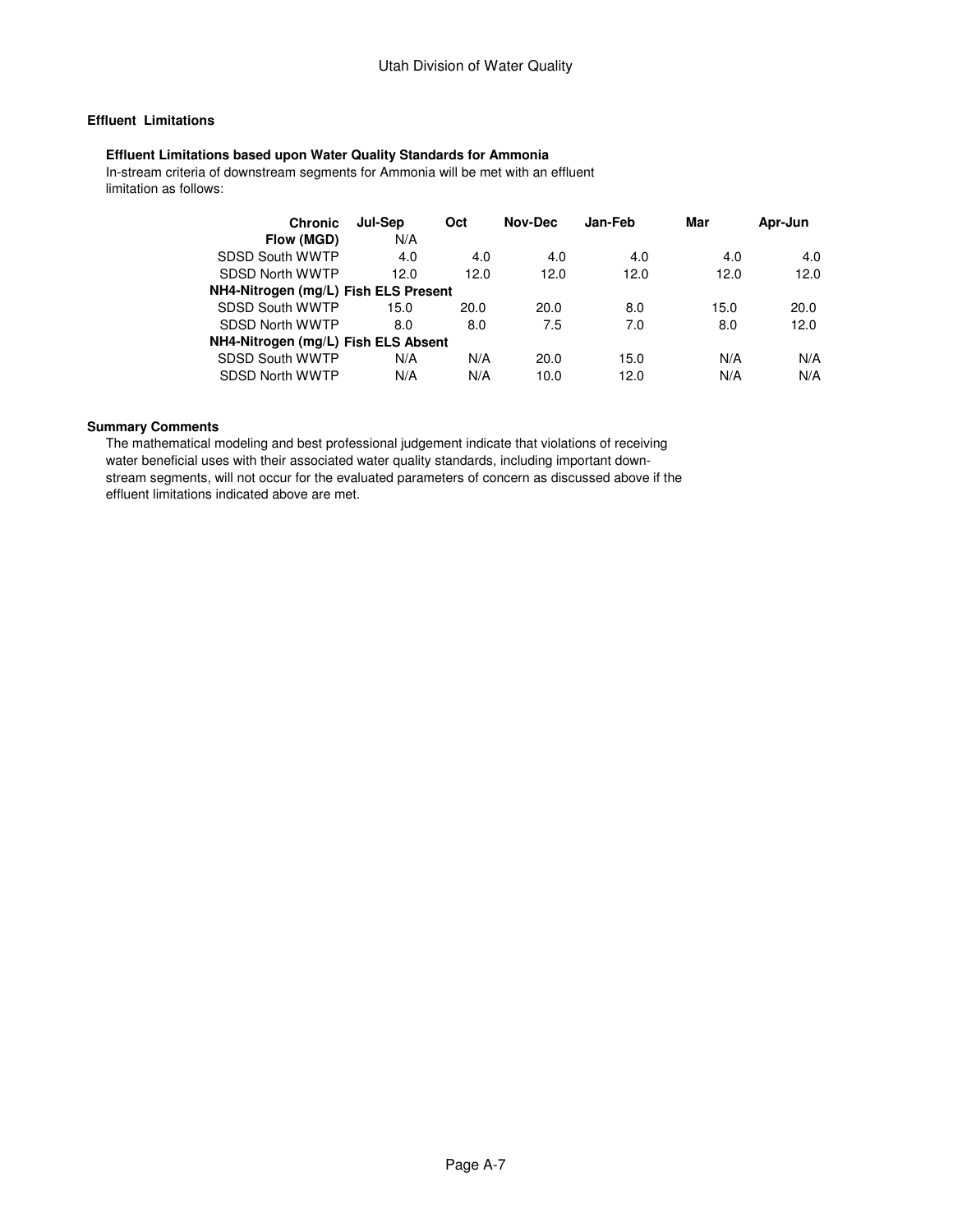## **Coefficients and Other Model Information**

| Parameter                                  | Value          | <b>Units</b> |
|--------------------------------------------|----------------|--------------|
| Stoichiometry:                             |                |              |
| Carbon                                     | 40             | gС           |
| Nitrogen                                   | 7.2            | gN           |
| Phosphorus                                 | 1              | gP           |
| Dry weight                                 | 100            | gD           |
| Chlorophyll                                | 1              | gA           |
| Inorganic suspended solids:                |                |              |
| Settling velocity                          | 0.001          | m/d          |
| Oxygen:                                    |                |              |
| Reaeration model                           | Internal       |              |
| Temp correction                            | 1.024          |              |
| Reaeration wind effect                     | None           |              |
| O2 for carbon oxidation                    | 2.69           | gO2/gC       |
| O2 for NH4 nitrification                   | 4.57           | gO2/gN       |
| Oxygen inhib model CBOD oxidation          | Exponential    |              |
| Oxygen inhib parameter CBOD oxidation      | 0.60           | L/mgO2       |
| Oxygen inhib model nitrification           | Exponential    |              |
| Oxygen inhib parameter nitrification       | 0.60           | L/mgO2       |
| Oxygen enhance model denitrification       | Exponential    |              |
| Oxygen enhance parameter denitrification   | 0.60           | L/mgO2       |
| Oxygen inhib model phyto resp              | Exponential    |              |
| Oxygen inhib parameter phyto resp          | 0.60           | L/mgO2       |
| Oxygen enhance model bot alg resp          | Exponential    |              |
| Oxygen enhance parameter bot alg resp      | 0.60           | L/mgO2       |
| <b>Slow CBOD:</b>                          |                |              |
| Hydrolysis rate                            | $\pmb{0}$      | /d           |
| Temp correction                            | 1.047          |              |
| Oxidation rate                             | 0.2            | /d           |
| Temp correction                            | 1.047          |              |
| <b>Fast CBOD:</b>                          |                |              |
| Oxidation rate                             | 10             | /d           |
| Temp correction                            | 1.047          |              |
| Organic N:                                 |                |              |
| Hydrolysis                                 | 0.4            | /d           |
| Temp correction                            | 1.07           |              |
| Settling velocity                          | 0.05           | m/d          |
| Ammonium:                                  |                |              |
| Nitrification                              | $\overline{c}$ | /d           |
| Temp correction                            | 1.07           |              |
| Nitrate:                                   |                |              |
| Denitrification                            | 0.05           | /d           |
| Temp correction                            | 1.07           |              |
| Sed denitrification transfer coeff         | 0.05           | m/d          |
| Temp correction                            | 1.07           |              |
| Organic P:                                 |                |              |
| Hydrolysis                                 | 0.05           | /d           |
| Temp correction                            | 1.07           |              |
| Settling velocity                          | 0.05           | m/d          |
| Inorganic P:                               |                |              |
| Settling velocity                          | 0.5            | m/d          |
| Sed P oxygen attenuation half sat constant | 0.05           | mgO2/L       |